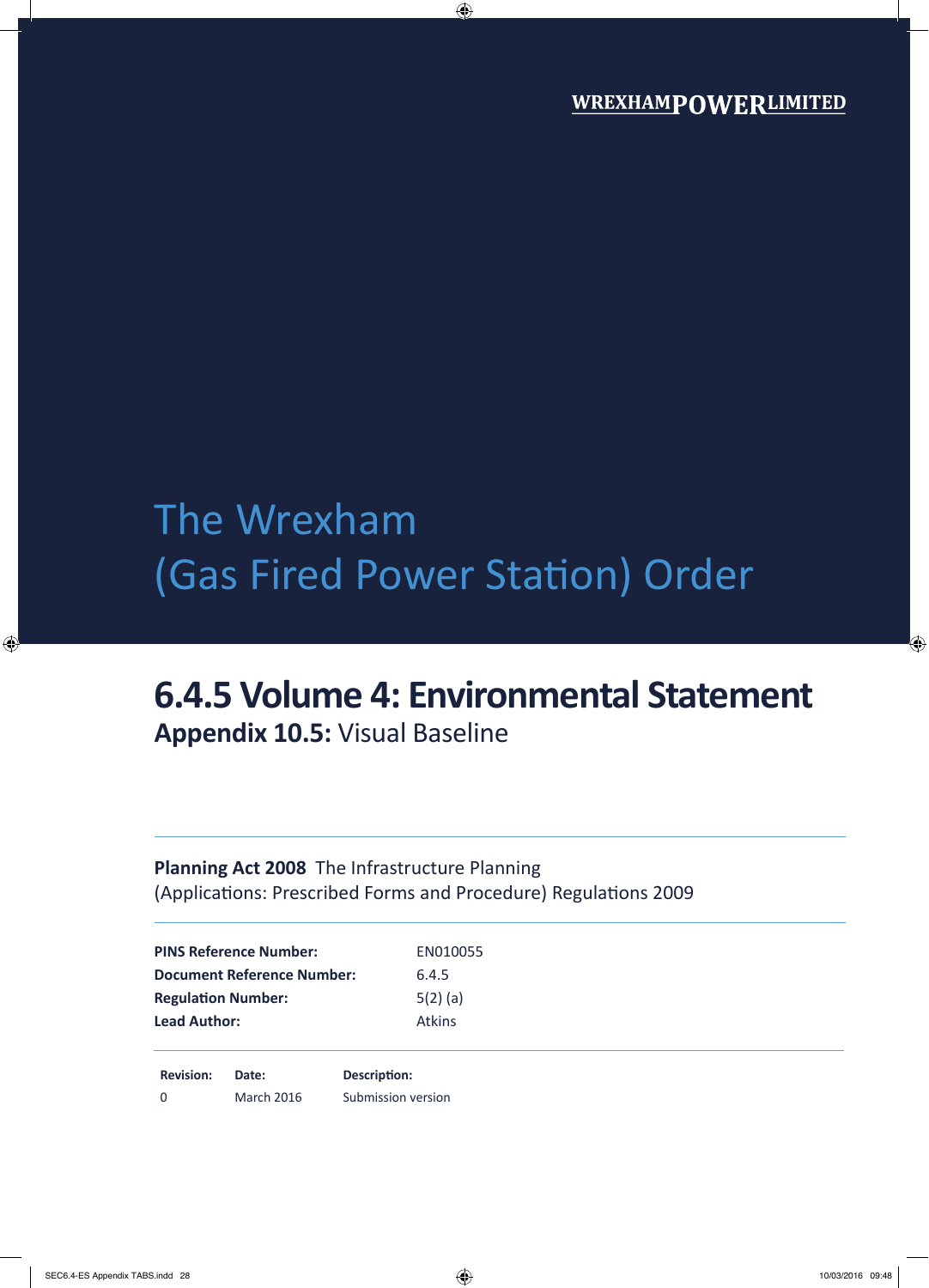### Appendix 10.5 ♦ Visual Baseline

#### **Table 10.1: Visual Baseline**

|                |                                                                         |                                                |                                                                          |                                                             | <b>WREXHAM ENERGY CENTRE ENVIRONMENTAL STATEMENT</b>                                                                                                                                                                                                                                                                                                                                                                                                                                                                                     |
|----------------|-------------------------------------------------------------------------|------------------------------------------------|--------------------------------------------------------------------------|-------------------------------------------------------------|------------------------------------------------------------------------------------------------------------------------------------------------------------------------------------------------------------------------------------------------------------------------------------------------------------------------------------------------------------------------------------------------------------------------------------------------------------------------------------------------------------------------------------------|
|                |                                                                         |                                                |                                                                          |                                                             |                                                                                                                                                                                                                                                                                                                                                                                                                                                                                                                                          |
|                |                                                                         |                                                |                                                                          |                                                             | Appendix $10.5 \blacktriangleright$ Visual Baseline                                                                                                                                                                                                                                                                                                                                                                                                                                                                                      |
|                |                                                                         |                                                |                                                                          |                                                             | A10.1 The following table summarises the existing views (baseline) of the identified visual receptors within the study area. Representative viewpoints and photographs are included on Figures 10.5a to 10.5p.                                                                                                                                                                                                                                                                                                                           |
|                | *= Photomontage provided on Figure 10.6a to 10.6l                       |                                                |                                                                          |                                                             |                                                                                                                                                                                                                                                                                                                                                                                                                                                                                                                                          |
|                | <b>Table 10.1: Visual Baseline</b>                                      |                                                |                                                                          |                                                             |                                                                                                                                                                                                                                                                                                                                                                                                                                                                                                                                          |
| Ref<br>no      | <b>Visual Receptor</b>                                                  | <b>Type and</b><br>Sensitivity                 | <b>Distance to</b><br><b>Power Station</b><br><b>Complex Site</b><br>(m) | <b>Distance to</b><br>Gas<br><b>Connection</b><br>Route (m) | <b>Existing View</b>                                                                                                                                                                                                                                                                                                                                                                                                                                                                                                                     |
|                | Footpaths within<br>Bonc-yr-Hafod<br>country park                       | Recreational<br>High                           | 8,443                                                                    | 7,164                                                       | The foreground of the view contains a mixture of open grassland, gorse and birch. Above and between the trees there are<br>expansive and panoramic views to the east which include Wrexham, Wrexham Industrial Estate and extend into England.<br>The Power Station Complex Site is positioned on the far side of the Wrexham Industrial Estate and is not distinguishable within the<br>view.                                                                                                                                           |
| $\overline{2}$ | PRoW 41<br>(footpath) Wat's<br>Dyke Way long<br>distance trail          | Recreational<br>High                           | 7,712                                                                    | 6,188                                                       | The foreground view is across an agricultural field which is grazed by sheep. It contains telegraph poles, individual trees and<br>stanchions carrying electricity cables. The middle ground of the view Is generally provided by boundary vegetation and trees with a<br>residential property clearly visible to the north. Through gaps in boundary vegetation there are distant views to the north-east<br>although there are no distinguishable elements within the view.                                                            |
|                |                                                                         |                                                |                                                                          |                                                             | The Power Station Complex Site is positioned to the north-east of the viewpoint and is not distinguishable within the view.                                                                                                                                                                                                                                                                                                                                                                                                              |
| 3              | Bangor<br>Racecourse,<br>residences on<br><b>B5069 and</b>              | Recreational<br>Low<br>Residential<br>High and | 5,907                                                                    | 3,184                                                       | The foreground view comprises the B5069 and associated maintained hedgerows, views towards roadside residential properties<br>and open views across the flat floodplain landscape around the River Dee (which contains areas of gravel and amenity grassland as<br>part of Bangor Racecourse). The background of the view includes slightly rising ground covered by vegetation and agricultural<br>fields, the top of the Clwydian Hills are visible beyond.                                                                            |
|                | vehicular users<br>on B5069                                             | Transport<br>Medium                            |                                                                          |                                                             | The Power Station Complex Site is positioned beyond local and distant vegetation and topography and is not visible within the view.                                                                                                                                                                                                                                                                                                                                                                                                      |
| $4^*$          | Parkey Lodge                                                            | Residential<br>High                            | 2,263                                                                    | 156                                                         | The foreground view contains trees and vegetation to the south and north of the property with agricultural land visible to the east<br>and west. Beyond the agricultural field to the west there are filtered views towards the Maelor Works.                                                                                                                                                                                                                                                                                            |
|                |                                                                         |                                                |                                                                          |                                                             | A section of the Gas Connection Route and AGI Site is visible in the field to the west of the property as well as a short distance<br>north and south. The Power Station Complex Site is not distinguishable within the view.                                                                                                                                                                                                                                                                                                            |
| 5              | <b>Pickhill Farm</b>                                                    | Residential<br>High                            | 2,351                                                                    | 785                                                         | The foreground view contains the B5130 with hedgerows and occasional hedgerow trees and an open agricultural field beyond. The<br>middle ground of the view includes farm buildings to the north, residential properties along Oak Road to the north-east and a<br>continual line of trees along Peter's Dingle watercourse. The background of the view contains a filtered view towards sheds at the<br>edge of Wrexham Industrial Estate.                                                                                              |
|                |                                                                         |                                                |                                                                          |                                                             | The Power Station Complex Site is positioned beyond the line of trees along Peter's Dingle and is not visible from this location.                                                                                                                                                                                                                                                                                                                                                                                                        |
| $6\phantom{1}$ | Brook Farm and<br>PRoW <sub>8</sub><br>(footpath)                       | Residential<br>and<br>Recreational<br>High     | 4,418                                                                    | 3,419                                                       | The main feature of the foreground of the view is Worthenbury Brook and associated rough grassland with small individual trees in<br>adjacent agricultural fields. The landscape within the view is generally flat with vegetation alongside the River Dee limiting the extent<br>of middle-distance views. In the background, above existing vegetation, the top of the Clwydian Hills are visible. The Power Station<br>Complex Site is positioned beyond local and distant vegetation and is not visible within the view.             |
| $\overline{7}$ | Residences on<br>the eastern end<br>of Oak Road and<br>at Bowling Bank, | Residential<br>High and<br>Transport<br>Medium | ,659                                                                     | 485                                                         | The foreground view contains the B1530, associated road signs around road junctions, roadside residential properties and a mix of<br>complete / incomplete hedgerows with some individual trees. Beyond the roadside are a number of agricultural fields with views<br>contained by boundary hedgerows and trees. There are some distant views to the west as a result of falling topography. From<br>properties on Oak Road the view contains telegraph poles in the foreground with a chimney stack and the roof of a building visible |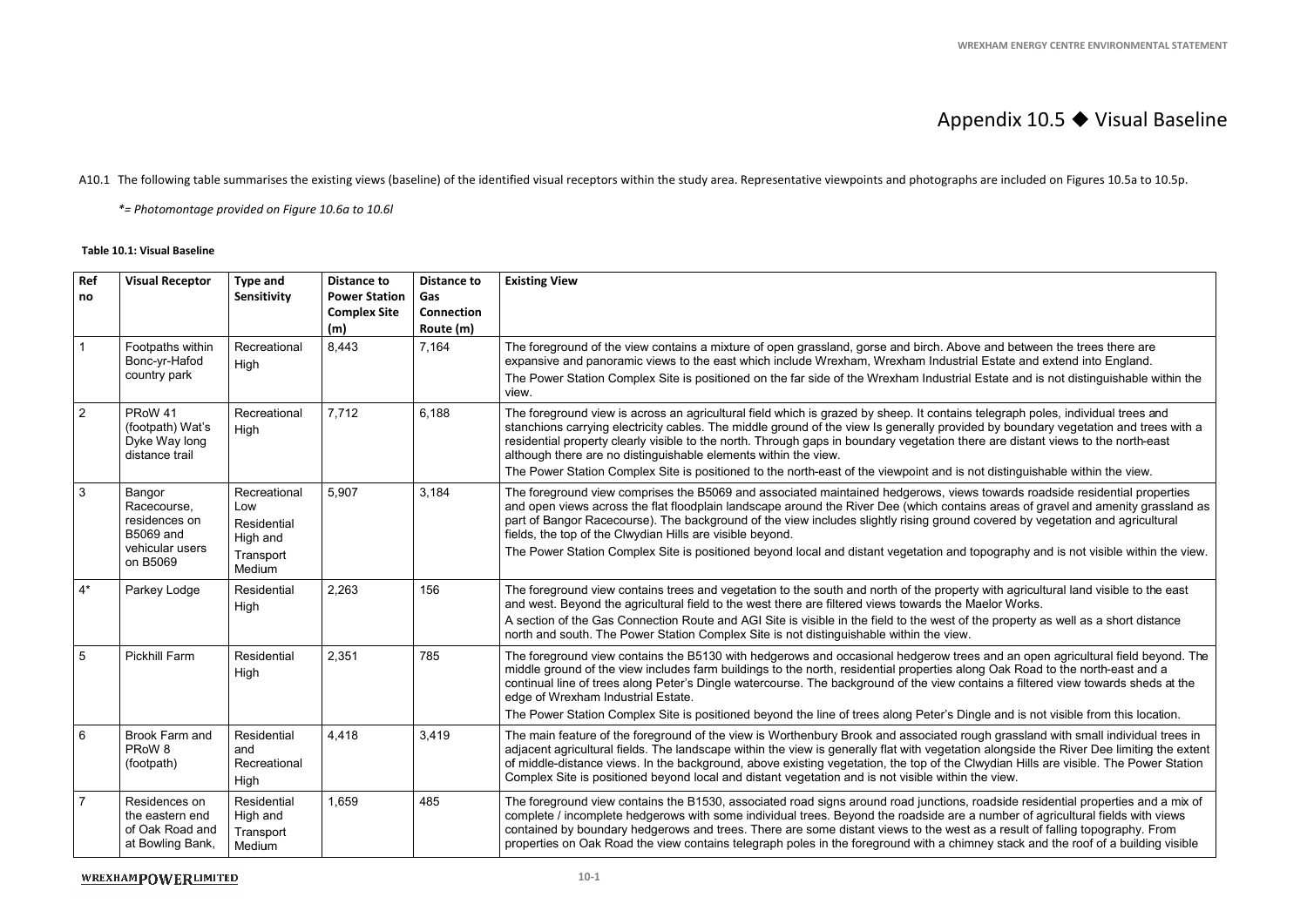| Ref<br>no | <b>Visual Receptor</b>                                                                                   | <b>Type and</b><br><b>Sensitivity</b>                                     | <b>Distance to</b><br><b>Power Station</b><br><b>Complex Site</b><br>(m) | <b>Distance to</b><br>Gas<br>Connection<br>Route (m) | <b>Existing View</b>                                                                                                                                                                                                                                                                                                                                                                                                                                                                                                                                                                                                                                                                                                                                                                                                                                                                   |
|-----------|----------------------------------------------------------------------------------------------------------|---------------------------------------------------------------------------|--------------------------------------------------------------------------|------------------------------------------------------|----------------------------------------------------------------------------------------------------------------------------------------------------------------------------------------------------------------------------------------------------------------------------------------------------------------------------------------------------------------------------------------------------------------------------------------------------------------------------------------------------------------------------------------------------------------------------------------------------------------------------------------------------------------------------------------------------------------------------------------------------------------------------------------------------------------------------------------------------------------------------------------|
|           | and vehicular<br>users on B5130<br>and Oak Road                                                          |                                                                           |                                                                          |                                                      | at Wrexham Industrial Park above vegetation to the north.<br>The Gas Connection Route and AGI Site is visible in adjacent fields to Oak Road at an oblique angle to properties and also to users<br>of Oak Road. The Power Station Complex Site is not distinguishable within the view.                                                                                                                                                                                                                                                                                                                                                                                                                                                                                                                                                                                                |
| $8*$      | PRoW FP 13<br>(footpath) and<br>residences at<br>Shocklach Green                                         | Recreational<br>and<br>Residential<br><b>High</b>                         | 3,770                                                                    | 3,489                                                | The foreground of the view from the PRoW is enclosed by a mixture of deciduous and evergreen vegetation. Middle and distant<br>views from the PRoW are contained to gaps in vegetation and field gates where the view is similar to that from the residential<br>properties. The foreground view from residential properties extends across falling topography towards the River Dee with distant<br>views towards Wrexham Industrial Estate, Wrexham and the Clwydian Hills.                                                                                                                                                                                                                                                                                                                                                                                                          |
|           | / Lane End Farm                                                                                          |                                                                           |                                                                          |                                                      | The Power Station Complex Site is not distinguishable within the view.                                                                                                                                                                                                                                                                                                                                                                                                                                                                                                                                                                                                                                                                                                                                                                                                                 |
| 9         | Residences at<br>Caldecott Hall,<br>PRoW to the west<br>of the B5069, and<br>vehicular users<br>on B5069 | Residential<br>High<br>Recreational<br><b>High</b><br>Transport<br>Medium | 3,665                                                                    | 3,579                                                | The foreground view consists of agricultural fields and individual trees. There are few hedgerows and field boundaries are<br>predominantly post and wire fences. Due to the lack of dense vegetation there are open views across the River Dee valley towards<br>Wrexham Industrial Estate, Wrexham and the Clwydian Hills. Distant views from B5069 and Caldecott Hall are more filtered due to<br>intervening vegetation on the roadside and within the grounds of the Hall. At night there is no street lighting or noticeable lit features<br>within the vicinity of the receptor, views across the River Dee valley to a mix of white and yellow lights originating from street and<br>building lights in the distance at Wrexham Industrial Estate and Wrexham form a linear feature within the view.<br>The Power Station Complex Site is not distinguishable within the view. |
| 10        | PRoW (byway)<br>BY10 Bishop<br>Bennet Way                                                                | Recreational<br>High                                                      | 4,498                                                                    | 4,558                                                | The foreground view contains a rural road with roadside ditches, hedgerows and a hedgerow trees that create a defined avenue.<br>Beyond the road surrounding flat agricultural land is visible and distant views are contained by trees and vegetation.<br>The Power Station Complex Site is not distinguishable within the view.                                                                                                                                                                                                                                                                                                                                                                                                                                                                                                                                                      |
| 11        | PRoW 2<br>(footpath)                                                                                     | Recreational<br>High                                                      | 3,476                                                                    | 3,736                                                | The foreground of the view contains sloping ground towards the River Dee. Middle distance views include the A534 visible on<br>bridges and planted embankments crossing the floodplain and containing many distant views. To the south east a woodland block<br>creates a prominent feature beyond the road corridor.                                                                                                                                                                                                                                                                                                                                                                                                                                                                                                                                                                  |
|           |                                                                                                          |                                                                           |                                                                          |                                                      | The Power Station Complex Site is not distinguishable within the view.                                                                                                                                                                                                                                                                                                                                                                                                                                                                                                                                                                                                                                                                                                                                                                                                                 |
| 12        | PRoW <sub>8</sub><br>(footpath)                                                                          | Recreational<br>High                                                      | 3,019                                                                    | 3,335                                                | The view is directed westwards by a 2m high hedgerow alongside the footpath and the foreground of the view is of open agricultural<br>fields that lead to middle distance views of two storey buildings and traffic on the A534. Distant views are contained within part of<br>the view by trees along the A534 and the Kellogg's factory is intermittently visible between these. Further west the view opens out<br>and the Clwydian Hills are visible in the distance.<br>The Power Station Complex Site is not distinguishable within the view.                                                                                                                                                                                                                                                                                                                                    |
| $13*$     | PRoW 25<br>(footpath)<br>including Cornish<br>Hall and Holt<br>Lodge                                     | Recreational<br>High and<br>Commercial<br>Low                             | 2,033                                                                    | 2,459                                                | Foreground views from these receptors include flat agricultural fields with boundary hedgerows and some hedgerow trees. From the<br>PRoW when near to the A534 distant views are contained within part of the view by trees leading to Cornish Hall and the Hall itself,<br>the stacks at the Kellogg's factory is intermittently visible between these and therefore likely visible from Cornish Hall and Holt<br>Lodge.<br>The Power Station Complex Site is not distinguishable within the view.                                                                                                                                                                                                                                                                                                                                                                                    |
| 14        | Residences near<br>Holt Lodge Farm<br>and vehicular<br>users on Francis'<br>Lane                         | Residential<br>High and<br>Transport<br>Medium                            | 1,146                                                                    | 1,783                                                | Rear views from the residential properties extend east across the large flat agricultural field to the east. Distant views are slowly<br>curtailed by a build-up of hedgerow trees positioned at varying distances within the view. To the south-east the Kellogg's factory,<br>other industrial units and lighting columns on the northern edge of Wrexham Industrial Estate are clearly visible and are not filtered<br>by vegetation.<br>The block of trees and shrubs along the northern boundary of the Power Station Complex Site is visible beyond the Kellogg's<br>factory.                                                                                                                                                                                                                                                                                                    |
| 15        | PRoW 6<br>(footpath)                                                                                     | Recreational<br>High                                                      | 1,856                                                                    | 2,505                                                | Foreground views are of a slightly undulating agricultural landscape with field boundaries made up of hedgerows and hedgerow<br>trees. Middle distance views are filtered by vegetation but include industrial buildings on the north-western edge of Wrexham<br>Industrial Estate. Distant views are possible above middle-ground vegetation towards the Sandstone Hills of Cheshire.<br>The Power Station Complex Site is positioned on the far side of the Wrexham Industrial Estate and is not distinguishable within the<br>view.                                                                                                                                                                                                                                                                                                                                                 |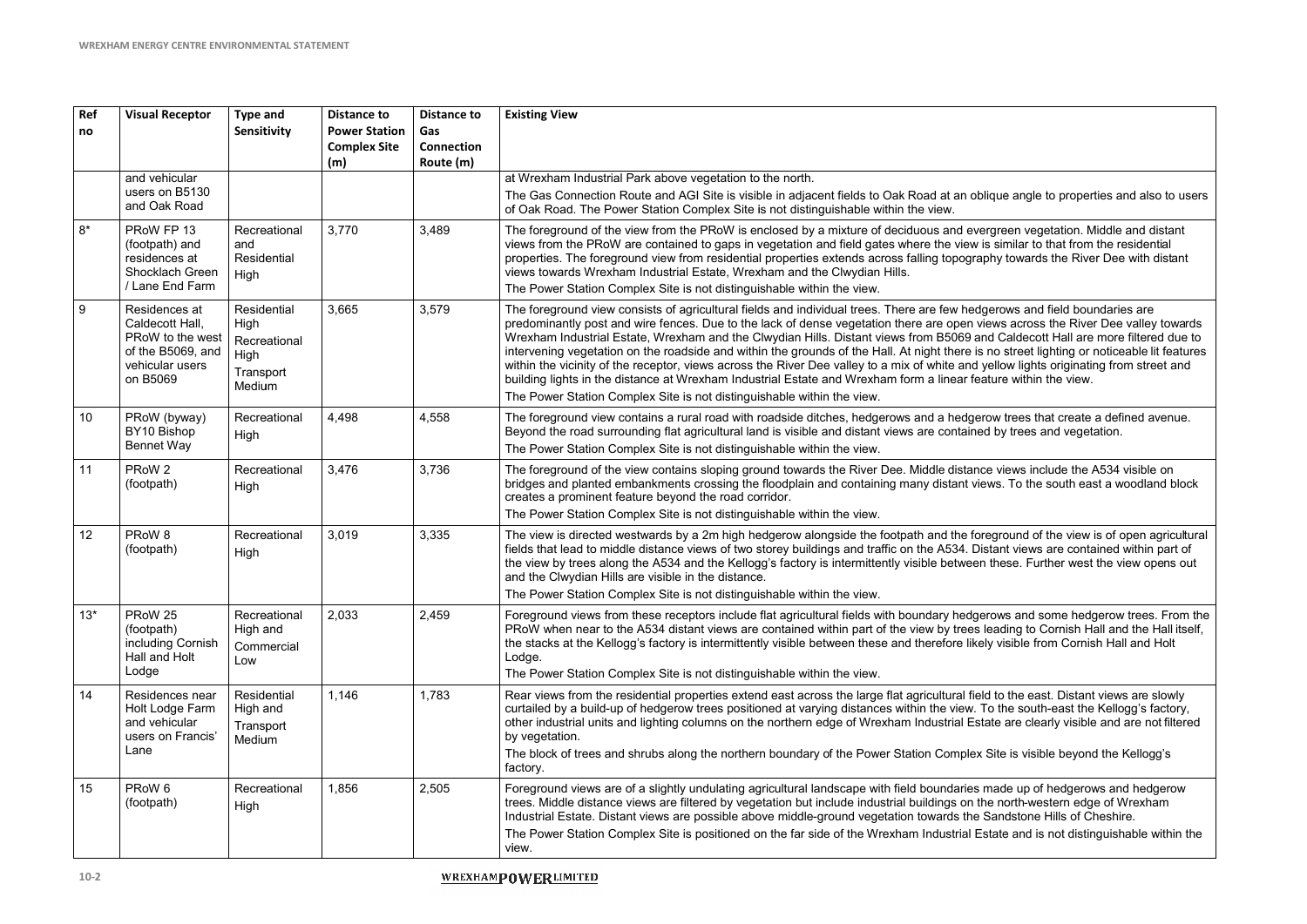|           |                                                                       |                                                |                                                                          |                                                             | <b>WREXHAM ENERGY CENTRE ENVIRONMENTAL STATEME</b>                                                                                                                                                                                                                                                                                                                                                                                                                                                                                                                                                                                                                                                                                                                                                                                                                         |
|-----------|-----------------------------------------------------------------------|------------------------------------------------|--------------------------------------------------------------------------|-------------------------------------------------------------|----------------------------------------------------------------------------------------------------------------------------------------------------------------------------------------------------------------------------------------------------------------------------------------------------------------------------------------------------------------------------------------------------------------------------------------------------------------------------------------------------------------------------------------------------------------------------------------------------------------------------------------------------------------------------------------------------------------------------------------------------------------------------------------------------------------------------------------------------------------------------|
|           |                                                                       |                                                |                                                                          |                                                             |                                                                                                                                                                                                                                                                                                                                                                                                                                                                                                                                                                                                                                                                                                                                                                                                                                                                            |
| Ref<br>no | <b>Visual Receptor</b>                                                | <b>Type and</b><br>Sensitivity                 | <b>Distance to</b><br><b>Power Station</b><br><b>Complex Site</b><br>(m) | <b>Distance to</b><br>Gas<br><b>Connection</b><br>Route (m) | <b>Existing View</b>                                                                                                                                                                                                                                                                                                                                                                                                                                                                                                                                                                                                                                                                                                                                                                                                                                                       |
| 16        | Residences and<br>commercial                                          | Residential<br>High and                        | 2,716                                                                    | 3,367                                                       | Views well contained by dense woodland blocks in close proximity with more open views across the agricultural landscape to the<br>east from the gable end of the Erlas Conference and Training Centre.                                                                                                                                                                                                                                                                                                                                                                                                                                                                                                                                                                                                                                                                     |
|           | property on Bryn<br>Estyn Road                                        | Commercial<br>Low                              |                                                                          |                                                             | The Power Station Complex Site is positioned on the far side of the Wrexham Industrial Estate and is not distinguishable within the<br>view.                                                                                                                                                                                                                                                                                                                                                                                                                                                                                                                                                                                                                                                                                                                               |
| 17        | Residences and<br>vehicular users<br>and on Cefn<br>Road              | Residential<br>High and<br>Transport<br>Medium | 3,575                                                                    | 3,602                                                       | Views along the road are generally contained by roadside vegetation and buildings resulting in a linear view along the street. There<br>are views upper storeys of residential properties across the roadside hedgerow and the stacks at the Kellogg's factory are<br>intermittently visible above foreground topography and between middle-distance groups of trees. The horizon line is situated beyond<br>the Wrexham Industrial Estate.<br>The Power Station Complex Site is positioned on the far side of the Wrexham Industrial Estate and is not distinguishable within the<br>view.                                                                                                                                                                                                                                                                                |
| 18        | PRoW 24<br>(footpath) and<br>residences at<br><b>Aldersey Farm</b>    | Recreational<br>and<br>Residential<br>High     | 1,310                                                                    | 1,709                                                       | Open foreground views across adjacent flat agricultural fields through post and wire fencing. Field and hedgerow trees form a<br>prominent part of the view and the Kellogg's factory building and stacks are visible between them in the distance.<br>The Power Station Complex Site is not distinguishable within the view.                                                                                                                                                                                                                                                                                                                                                                                                                                                                                                                                              |
| $19*$     | Residences and<br>vehicular users<br>on Ridley Wood<br>Road and B5130 | Residential<br>High and<br>Transport<br>Medium | 447                                                                      | 820                                                         | Around the junction of Ridley Wood Road and B5130 there are direct views of residential properties, brick barn buildings, telegraph<br>poles and roadside hedgerows with hedgerow trees. The middle distance views are across a flat landscape which is contained by<br>trees and hedgerows in most directions. From south of Ridley Wood Road the Kellogg's factory and stacks is a noticeable feature<br>within the view to the west over the roadside hedge and incongruous with other features in the view. There is no street lighting<br>around the receptor but the existing Kellogg's factory is noticeable at night with the façade visible as a result of light pollution from<br>lower level lighting.<br>The vegetation along the northern boundary of the Power Station Complex Site is visible over and between intervening hedgerows<br>and hedgerow trees. |
| $20*$     | Residences at<br><b>Marshley Farm</b><br>and along the<br>B5130       | Residential<br>High                            | 242                                                                      | 417                                                         | The foreground view is across the B5130 towards the roadside hedge, access gate, telegraph pole and agricultural land beyond.<br>Middle distance views are across a flat landscape which is contained by trees and hedgerows in most directions. The top of the<br>Kellogg's factory, stacks and Norbert Dentressangle distribution centre are noticeable but separate features within the view over<br>intermittent vegetation and incongruous with other features in the view. There is no street lighting around the receptor but the<br>existing Kellogg's factory is noticeable at night with the façade and stacks visible as a result of light pollution from lower level<br>lighting.<br>The vegetation along the northern and eastern boundaries of the Power Station Complex Site is visible over and between<br>intervening hedgerows and hedgerow trees.       |
| 21        | Residences at<br>Higher Farm,<br>Isycoed and<br>PRoW 17.              | Residential<br>High                            | 684                                                                      | 588                                                         | The foreground view is of surrounding agricultural land, roadside hedgerows, residential properties, agricultural barns and telegraph<br>poles. The middle ground contains views across a flat agricultural landscape contained by hedgerows and hedgerow trees. The<br>Kellogg's factory and stacks are intermittently visible beyond vegetation but is filtered enough not to form a noticeable feature of the<br>view from ground level.<br>The Power Station Complex Site is not distinguishable within the view.                                                                                                                                                                                                                                                                                                                                                      |
| 22        | Registered                                                            | Residential                                    | 2,256                                                                    | 1,279                                                       | Foreground views are across the registered common land consisting of open rough grassland with no roadside hedges and some                                                                                                                                                                                                                                                                                                                                                                                                                                                                                                                                                                                                                                                                                                                                                 |
|           | common land and<br>residences at<br><b>Sutton Green</b>               | and<br>Recreational<br>High                    |                                                                          |                                                             | residential properties. Middle distance views include field hedgerows residential properties, telegraph poles and hedgerow trees.<br>Distant views extend to the Clwydian hills and also the Kellogg's factory and stacks between gaps in buildings and trees although<br>they are not an immediately noticeable feature of the view.                                                                                                                                                                                                                                                                                                                                                                                                                                                                                                                                      |
|           |                                                                       |                                                |                                                                          |                                                             | The Power Station Complex Site is not distinguishable within the view.                                                                                                                                                                                                                                                                                                                                                                                                                                                                                                                                                                                                                                                                                                                                                                                                     |
| $23*$     | Vehicular users<br>on Bryn Lane                                       | Transport<br>Medium                            | 36                                                                       | 608                                                         | The foreground view is of the road corridor, street lights, fencing and vegetation including a mix of trees and shrubs. Beyond the<br>roadside vegetation are a mix of brownfield sites and industrial buildings at a variety of scales, distances and visibility from the road.<br>The two stacks at the Kellogg's factory are a noticeable focal point at the end of the road and the factory frontage is a prominent<br>feature due to the lack of vegetation between it and the road. At night the road is lit by street lighting and overspill lighting from                                                                                                                                                                                                                                                                                                          |